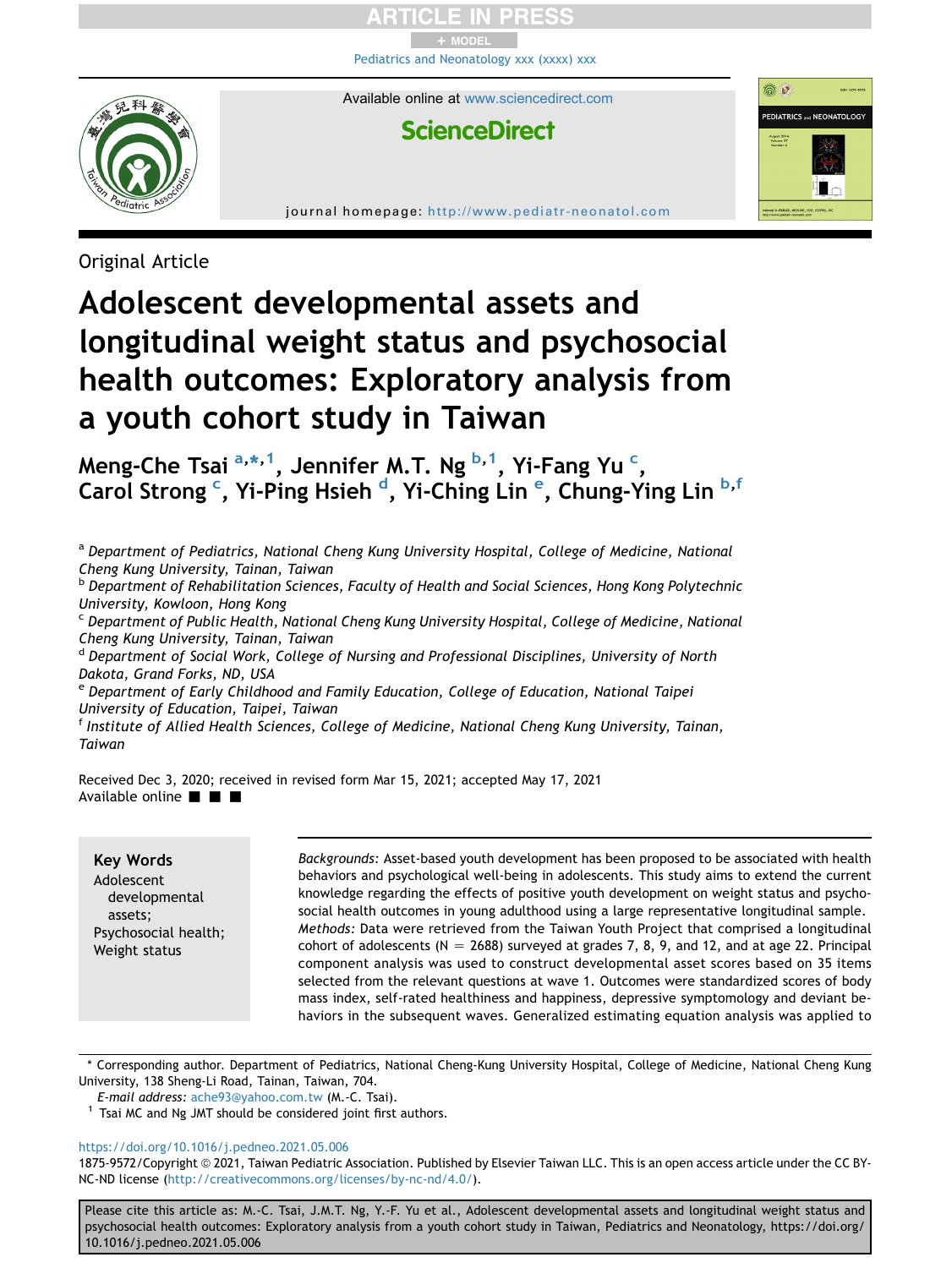# + MODEL

M.-C. Tsai, J.M.T. Ng, Y.-F. Yu et al.

assess the impact of developmental assets on these repeatedly measured outcome variables. Results: As compared to those with the highest quintile level of developmental assets, individuals with the lowest quintile level were more likely to rate themselves unhealthy ( $\beta = 0.33$ ) [95% confidence interval 0.26, 0.40]) and unhappy ( $\beta = 0.47$  [0.41, 0.54]) and report more depressive symptomatology ( $\beta = 4.18$  [3.35, 5.01]) and deviant behaviors ( $\beta = 0.63$  [0.44, 0.81]). No association was found between body mass index and developmental asset scores. Conclusion: The results concluded a longitudinal association between adolescent developmental assets and psychological and behavioral health outcomes. Further research may be required to investigate whether positive youth development could be translated into longterm benefits in adult physical conditions, such as obesity.

Copyright © 2021, Taiwan Pediatric Association. Published by Elsevier Taiwan LLC. This is an open access article under the CC BY-NC-ND license [\(http://creativecommons.org/licenses/](http://creativecommons.org/licenses/by-nc-nd/4.0/) [by-nc-nd/4.0/](http://creativecommons.org/licenses/by-nc-nd/4.0/)).

# 1. Introduction

Adolescence has a long-standing reputation as a period filled with rebelliousness, thus making it a challenging stage to manage. A recent research paradigm, however, shifts from the prior problem-based approaches to those recognizing the complexity of youth development trajectories, where physical, psychological, social and emotional matu-rations occur and interact.<sup>[1](#page-5-0)</sup> The positive youth development (PYD) theory posits that youth tend to modify their childhood trajectories toward healthy adulthood by developing social and interpersonal competency to withstand adversity when their assets are aligned with their environment. $2,3$  $2,3$  Developmental assets conceptually are an agglomeration of personal and contextual factors, broadly categorized into internal and external factors, pertaining to children and adolescents. $4$  Internal factors usually refer to an individual's characteristics or social links to surrounding people, while external factors include environmental factors that may shape the development in youth. Multiple cross-sectional studies have found the association between adolescent developmental assets, mental wellbeing, and health-compromising behaviors, such as substance use, risky sex behaviors, delinquency and fighting.  $3,5 3,5 3,5 3,5-$ 

Previous literature has summarized a myriad of social determinants of youth health at personal, family, and community levels, as these factors are highly interactive at this stage of life. $8$  The way these social determinants affect youth health is overlapping with the framework of positive youth development that focuses on the empowerment among the socially under-sourced youth. Corresponding to this notion, accumulative developmental assets contribute to multi-faceted protection against negative outcomes including depression, risk behaviors, and sexually transmitted diseases. $9,10$  $9,10$  Despite growing evidence of the association between youth developmental assets and outcomes, few studies extend these cross-sectional findings to longitudinal effects in young adulthood. For instance, Hoyt at al found that positive wellbeing during adolescence was associated with better perceived general health and fewer risky health behaviors during young adulthood.<sup>[7](#page-6-7)</sup> Another study led by Bleck and DeBate also identified a significant pathway linking developmental assets to tobacco and alcohol use, nutrition, and physical activity.<sup>11</sup> An active lifestyle has long been recognized as a protective factor of obesity and metabolic diseases. However, there is no prior evidence of a relationship between developmental assets and body weight status, except for some cross-sectional studies with focus on the population with eating disorders.<sup>[12](#page-6-9)</sup> How adolescent developmental assets have effects on weight status, which is related to several physical conditions in adulthood, remains unclear, and this gap in knowledge should be filled.

This study aimed to expand the current knowledge regarding the effect of PYD on the longitudinal physical and psychosocial outcomes from adolescence to young adulthood. Specifically, it was attempted to identify a set of developmental assets and examine its association with selfrated health and happiness, depressive symptomatology, deviant behaviors, and weight status in a representative sample of Taiwanese youth.

# 2. Methods

#### 2.1. Study population

Data for analysis were retrieved from a longitudinal panel study by the Taiwan Youth Project (TYP), which sampled a nationally representative cohort of 7th- and 9th-grader students using a multistage-stratified and class-clustered selection procedure and surveyed them annually from 2000 up to the present.<sup>[13](#page-6-10)</sup> The participants were recruited from three regions in northern Taiwan and a total of 81 classes distributed across 40 schools were finally chosen (Taipei City: 16 schools; New Taipei City [called Taipei County before 2010]: 15 schools; Yilan County: 9 schools). A subset  $(n = 2688)$  of data on the 7th graders in the beginning of study was analyzed because the variables of interests were available for the entire adolescence until young adulthood (wave 9 at age  $21-22$ ). The current study retrieved the data from waves 1 (7th grade), 2 (8th grade), 3 (9th grade), 6 (12 grade), and 9, for the purpose of constructing exposure (wave 1) and outcome (waves 1, 2, 3, 6, and 9)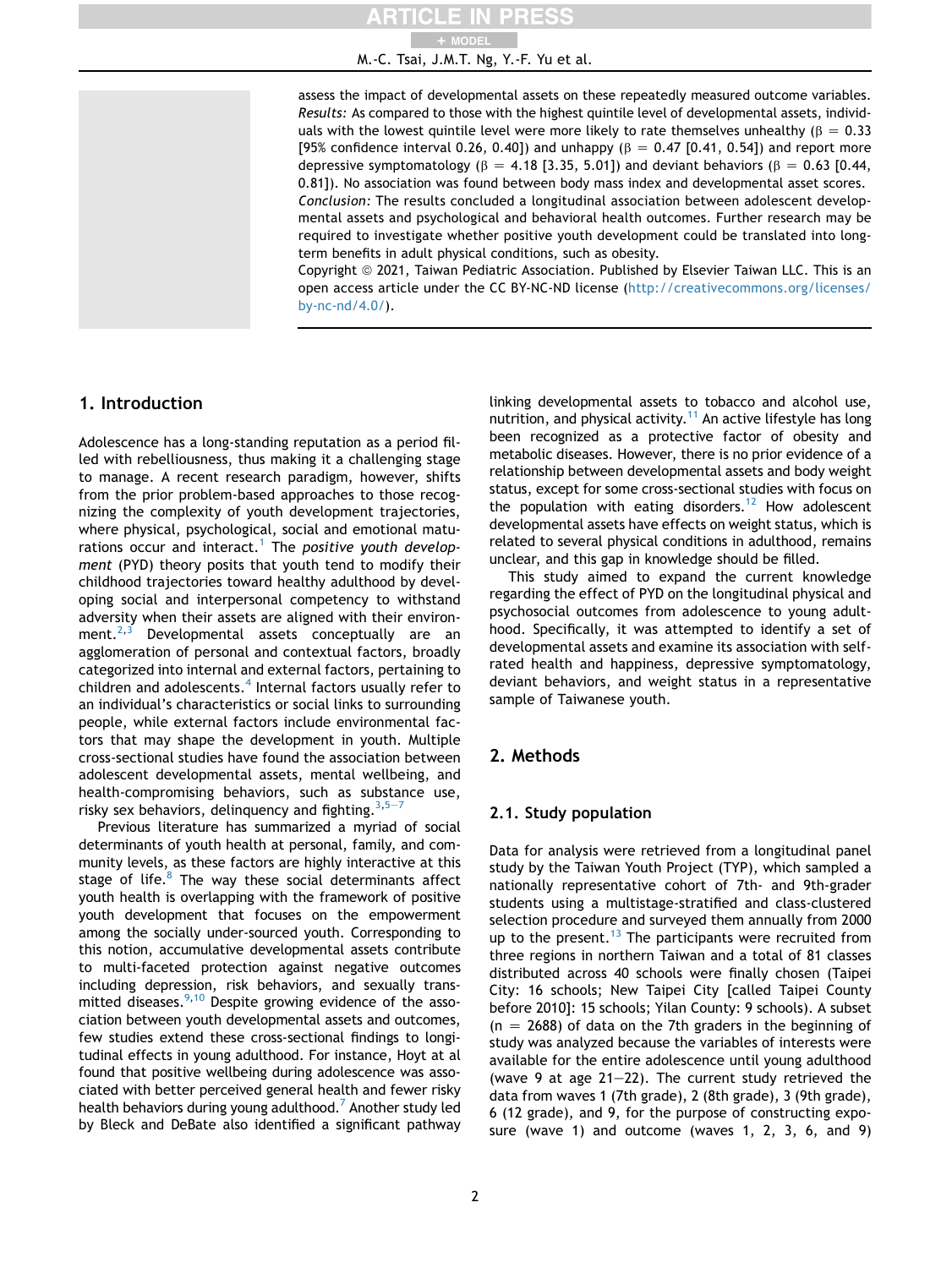Pediatrics and Neonatology xxx (xxxx) xxx + MODEL

variables. The procedure was approved by the institutional review board of National Cheng Kung University Hospital.

# 3. Measures

#### 3.1. Youth developmental asset scale

There is, as yet, no consensus on a strict construct of youth developmental assets. Based on a developmental framework proposed previously,  $3,6$  $3,6$  $3,6$  a total of 45 items that were relevant and available in the TYP dataset were initially included. The authors from the background of developmental psychology, adolescent medicine and public health evaluated the appropriateness of these items. A total of 10 items were excluded due to duplication and irrelevance based on agreement among the panel of experts. In order to reduce the dimensionality of the selected items, principal component analysis (PCA) was used to extract the factors that were therefore named as follows.<sup>1</sup>

#### 3.1.1. Support

The selected items represented the level of support received by adolescents included family and friend networking.<sup>[15,](#page-6-13)[16](#page-6-14)</sup> These items, such as "whether they received comfort from other family members when frustrated" and "whether classmates gave a hand when needed", were answered in a 4-point Likert scale.

#### 3.1.2. Boundaries and disciplines

The items representing family boundaries were exemplified by parental practices such as setting and executing family rules, knowing their children's whereabouts, and relation-ship and attitudes regarding their children's friends.<sup>[17](#page-6-15)</sup>

#### 3.1.3. School bonding

The subscale included items such as "whether you liked the school", "whether you felt belonging to the school", and "whether you were proud of the school". This construct has been validated as an indicator representing school commitment.<sup>[17](#page-6-15)[,18](#page-6-16)</sup>

#### 3.1.4. Positive identity

Self-esteem was assessed using three items on positive feelings that were initially adopted from the Rosenberg Self-Esteem Scale and had been validated for measuring adolescent self-esteem in this local context.<sup>[15](#page-6-13)</sup>

#### 3.1.5. Positive values

The relevant items included "trustworthy", "considerate", "get along with others", "responsible", "modest", and "friendly".<sup>[19](#page-6-17)</sup> These questions were all phrased in one's relations with others in the interaction, which is highly valued and aligned with Taiwanese social values.<sup>[19](#page-6-17)</sup>

# 3.1.6. Social relationship

The construct of interpersonal relationships described an overall profile of ties with parents, teachers and peers.<sup>[15](#page-6-13)[,20](#page-6-18)</sup>

# 3.2. Outcome variables

#### 3.2.1. Weight status

Based on self-reported values, body mass index (BMI) was calculated and operated as proxy of weight status. Further, the BMI values were standardized within the same-age-and-sex population to obtain standardized BMI scores (BMI-SDS).<sup>[21](#page-6-19)</sup>

#### 3.2.2. Self-rated health

Self-rated health is a subjective evaluation of his/her collective health status and has become a useful assessment of perceived healthiness.<sup>[22](#page-6-20)</sup> The participants were asked to rate their general health status in a 5-point scale from 1 (very good) to 5 (very poor).

#### 3.2.3. Self-rated happiness

Self-rated happiness is a subjective appreciation of life, which can also serve as an indicator of the overall well-being in the population study.<sup>[22](#page-6-20)</sup> Likewise, the participants were asked to rate their recent feelings toward life in a 4 point-scale from 1 (very happy) to 4 (very unhappy).

#### 3.2.4. Depressive symptomatology

Psychological well-being was measured using the validated Chinese version of the Center for Epidemiologic Studies Depression (CES-D) scale.<sup>[15](#page-6-13)</sup> This scale comprises 16 major physical and psychological symptoms that are usually experienced among depressive adolescents in Taiwan. A 5 point Likert's scale from 1 to 5 was used to score these items and all the item scores were then summed up, so that the higher the score, the more the respondent is psychologically troubled.

#### 3.2.5. Deviant behaviors

Deviant behaviors, which participants were asked to report on for the previous year, included "breaking items", "cigarette smoking", "alcohol drinking", "stealing", "being involved in physical fights", "drag racing", and "using illicit drugs". Responses were rated using a 5-point Likert's scale from 1 (never) to 5 (always) and then summed up create a single scale which indicates the degree of behavioral problems. These behaviors were assessed only at waves 1, 2, 6, and 9.

# 3.3. Covariates

Gender, living area, family income, and parental education at wave 1 were included as covariates in the analysis. The father's or mother's highest education attainment, according to the length of educational years, was used as one indicator of socioeconomic status for the study sample.

# 3.4. Statistical analysis

#### 3.4.1. Principal component analysis of adolescent developmental asset scale

Ratings of each item were subjected to an exploratory factor analysis using the principal axis method with the varimax rotation to extract factors.<sup>[14](#page-6-12)</sup> The number of factors was determined according to the eigenvalues  $>1$ , while the cut-off value for rotated factor loading was set at 0.5.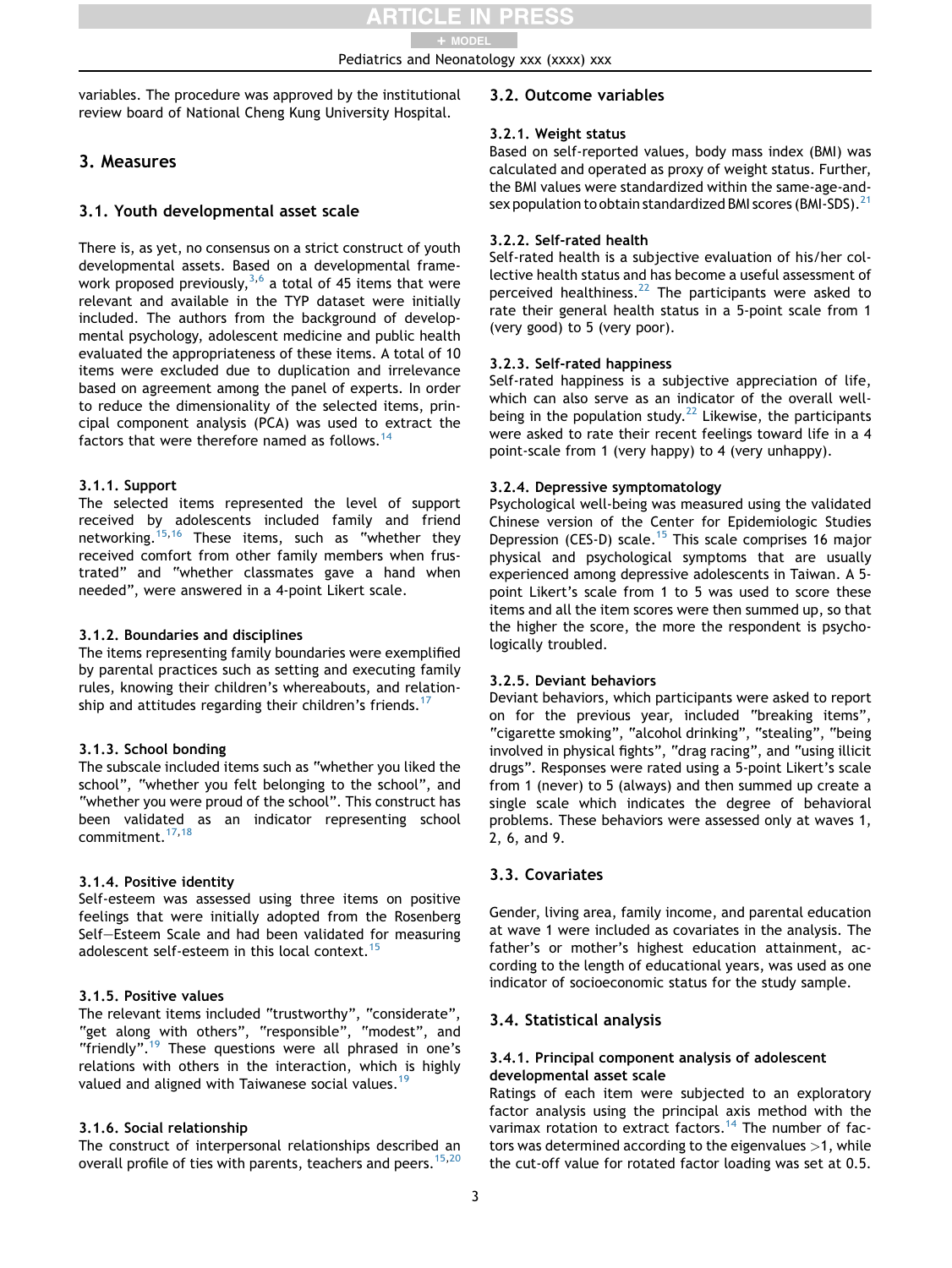Based on the coefficient matrix, scores for each component factor were summed up to create an overall score that reflected the amplitude of developmental assets.<sup>[14](#page-6-12)</sup> In order to examine the external validity, correlation analysis was carried out between the component factor and overall scores with cross-sectional self-rated health and happiness, psycho-behavioral outcomes, and weight status at wave 1 using Pearson correlation analysis.

#### 3.4.2. Longitudinal association with developmental outcomes

As the variables of self-rated happiness and health status, depressive symptomatology, problematic behaviors, and BMI-SDS were repeatedly measured over the period of study (across multiple waves 1, 2, 3, 6, and 9), generalized estimating equation (GEE) analysis was conducted to examine the temporal effect of adolescent developmental assets (assessed at wave 1) on the developmental outcomes of interest. Further, the participants were regrouped according to the scores on the youth developmental asset scale into 5 quintile categories with the first quintile representing those having the highest level of youth developmental assets. Referenced to the first quintile, the regression analysis calculated the relative correlative coefficients for the developmental outcomes of interest in the other quintiles. Moreover, a gender stratified analysis was tested. All analyses were performed using SPSS 15.0 (SPSS Inc., Chicago, IL).

# 4. Results

A total of 2688 adolescents aged 13.3  $(\pm 0.48)$  years with 1378 (51.3%) being male were analyzed (Table S1). Approximately 40% of participants were recruited from Taipei City, another 40% from New Taipei City, and the rest 20% from Yilan County. Most lived with a household income between 30,001 and 59,999 New Taiwan Dollars. PCA reached a final solution of 8-factor scale with the eigenvalues assigned to each factor ranging from 1.72 to 4.65 (Table S2). These factors accounted for 58.6% of the total variance and they could be accordingly grouped into four external asset factors (family support, school support, parental monitoring, and family boundary) and four internal (self-esteem, positive values, school bonding, and social relationship). Each factor score was calculated using regression methods, and a summed score from each factor represented the overall developmental asset profile (Cronbach  $\alpha = 0.87$ ).

Family support (r =  $-0.29 \sim -0.234$ , p < 0.01) and social relationship (r =  $-0.311 \sim -0.271$ , p < 0.01) were most implicated in the cross-sectional correlation with less depressive symptomatology and less self-rated unhappiness ([Fig. 1](#page-3-0)). Likewise, self-rated unhealthiness was most correlated with lower self-esteem ( $r = -0.239$ ,  $p < 0.01$ ), while deviant behaviors were most correlated with less parental monitoring ( $r = -0.165$ ,  $p < 0.01$ ). In addition, a lower score on the overall scale was significantly correlated with depression symptomatology ( $r = -0.327$ ,  $p < 0.01$ ), self-rated unhealthiness ( $r = -0.288$ ,  $p < 0.01$ ), self-rated unhappiness ( $r = -0.369$ ,  $p < 0.01$ ), and deviant behaviors  $(r = -0.176, p < 0.01)$ . However, body weight status was not correlated with these developmental assets.

<span id="page-3-0"></span>

Figure 1 Correlation coefficients between different dimensions of the youth developmental asset scale and the crosssectional data of self-rated unhappiness and unhealthiness, depressive symptomatology, problematic behaviors, and weight status. BMI-SDS represents standardized BMI scores.

In the longitudinal association analysis applying GEE models [\(Table 1](#page-4-0)), it was found that those in the highest quintile of scores on the developmental asset scale, which indicated possessing the fewest developmental assets, were more likely to have more depressive symptomatology  $(\beta = 4.18 \, [95\% \, confidence \, interval \, 3.35, \, 5.01]$ ), lower selfrated health ( $\beta$  = 0.33 [0.26, 0.40]) and less happiness  $(\beta = 0.47$  [0.41, 0.54]), and more deviant behaviors  $(6 = 0.63$  [0.44, 0.81]), as compared to those in the lowest quintile of scores. The impacts remained significant even after Bonferroni's correction ( $p < 0.01 = 0.05/5$ ), if the effects of the multiple correlated testing were considered. A dose response was clearly noted in the association coefficients with these psychosocial outcomes across the gradient of developmental assets. Stratified by gender, the significance remained consistent with these findings. Likewise, our analysis did not observe a longitudinal effect of adolescent developmental assets on the BMI trajectory.

# 5. Discussion

Aligned with the PYD theory, this present study demonstrated a longitudinal impact of positive developmental assets on adolescent psychological and behavioral outcomes in young adulthood using the national representative data. Prior research contextualized the important sources that adolescents could access to reduce multiple internalizing and externalizing behaviors.<sup>[23](#page-6-21)</sup> Several studies also supported a significant association between developmental assets and success in social integration, academic achievement, self-competence and mental wellbeing.<sup>[7](#page-6-7),[8](#page-6-4)[,10](#page-6-6)[,23](#page-6-21),[24](#page-6-22)</sup> Further, synthesized evidence shows that PYD programs that address a comprehensive range of promotional and protective factors are effective in ameliorating multiple developmental out-comes.<sup>25,[26](#page-6-24)</sup> Putting the PYD scheme in a global perspective, research showed that participants, regardless of their cultural backgrounds, demonstrated sizeable gains in young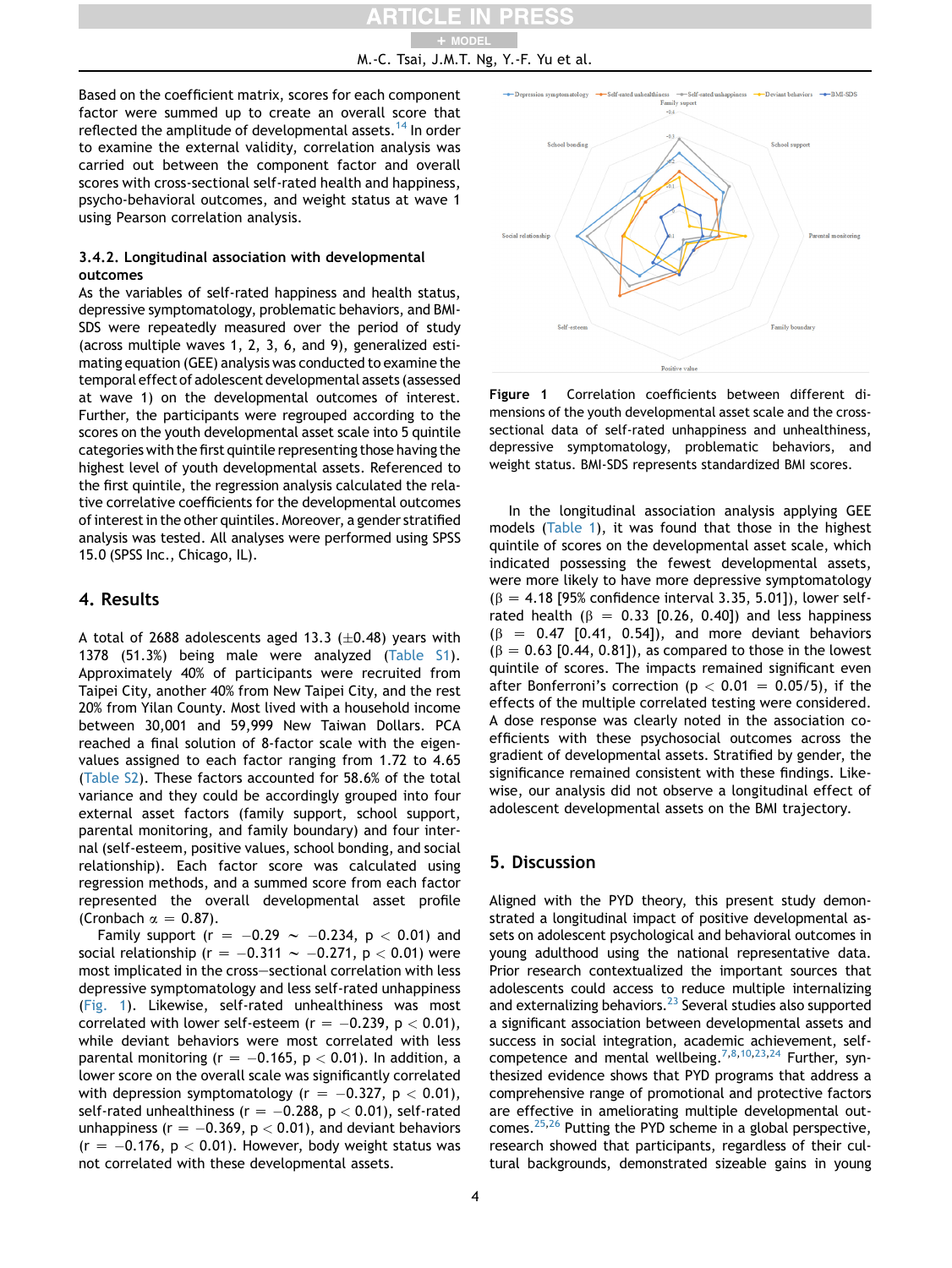+ MODEL

#### Pediatrics and Neonatology xxx (xxxx) xxx

|                           | Level of developmental assets    |                                  |                                  |                           |
|---------------------------|----------------------------------|----------------------------------|----------------------------------|---------------------------|
|                           | 2nd quintile (high)              | 3rd quintile (average)           | 4th quintile (low)               | 5th quintile (lowest)     |
|                           | $\beta$ (95% CI)                 | $\beta$ (95% CI)                 | $\beta$ (95% CI)                 | $\beta$ (95% CI)          |
| Overall sample            |                                  |                                  |                                  |                           |
| Depression symptomatology | $0.82$ (0.18, 1.45)              | $2.31$ (1.65, 2.97) <sup>*</sup> | $2.77$ (2.06, 3.47) <sup>*</sup> | 4.18 $(3.35, 5.01)^{*}$   |
| Self-rated unhealthiness  | $0.10$ (0.03, 0.18)*             | $0.17$ (0.10, 0.24) <sup>*</sup> | $0.23$ (0.16, 0.30)*             | $0.33$ $(0.26, 0.40)^*$   |
| Self-rated unhappiness    | $0.14$ (0.08, 0.20)*             | $0.24$ (0.18, 0.30)*             | $0.30$ $(0.24, 0.36)^*$          | $0.47$ $(0.41, 0.54)^*$   |
| Deviant behaviors         | $0.01$ (-0.11, 0.13)             | $0.31$ (0.17, 0.46)*             | $0.20$ (0.07, 0.33)*             | $0.63$ $(0.44, 0.81)^*$   |
| <b>BMI-SDS</b>            | $-0.15$ ( $-0.31$ , 0.01)        | $-0.09$ ( $-0.25, 0.07$ )        | $-0.06$ ( $-0.23$ , 0.10)        | $-0.08$ ( $-0.25$ , 0.10) |
| Males                     |                                  |                                  |                                  |                           |
| Depression symptomatology | $0.79$ (-0.04, 1.61)             | $2.33$ (1.44, 3.21) <sup>*</sup> | $3.11$ (2.16, 4.07) <sup>*</sup> | $3.93$ (2.71, 5.16)*      |
| Self-rated unhealthiness  | $0.11$ $(0.02, 0.21)$            | $0.14$ (0.05, 0.23) <sup>*</sup> | $0.20$ (0.11, 0.29)*             | $0.29$ $(0.19, 0.39)^{*}$ |
| Self-rated unhappiness    | $0.15$ (0.06, 0.24)*             | $0.23$ $(0.14, 0.32)^*$          | $3.10$ (0.22, 0.40)*             | $0.47$ $(0.38, 0.57)^*$   |
| Deviant behaviors         | $-0.03$ ( $-0.23$ , 0.17)        | $0.47$ $(0.21, 0.73)^*$          | $0.20$ (-0.01, 0.41)             | $0.93$ $(0.60, 1.25)^*$   |
| <b>BMI-SDS</b>            | $-0.13$ ( $-0.36$ , 0.11)        | $-0.15$ ( $-0.38$ , 0.07)        | $-0.09$ ( $-0.33$ , 0.15)        | $-0.14$ ( $-0.40$ , 0.12) |
| <b>Females</b>            |                                  |                                  |                                  |                           |
| Depression symptomatology | $0.82$ (-0.14, 1.79)             | $2.29$ (1.31, 3.27) <sup>*</sup> | 2.33(129, 2.37)                  | 4.45 $(3.31, 5.60)^*$     |
| Self-rated unhealthiness  | $0.09$ (-0.02, 0.18)             | $0.20$ $(0.09, 0.30)^*$          | $0.26$ (0.16, 0.35)*             | $0.37$ $(0.27, 0.47)^*$   |
| Self-rated unhappiness    | $0.13$ (0.03, 0.22) <sup>*</sup> | $0.25$ (0.17, 0.34)*             | $0.30$ $(0.21, 0.39)^*$          | $0.48$ (0.39, 0.57)*      |
| Deviant behaviors         | $0.05$ (-0.08, 0.18)             | 0.17(0.03, 0.30)                 | 0.18(0.03, 0.33)                 | $0.36$ (0.18, 0.54)*      |
| <b>BMI-SDS</b>            | $-0.18$ ( $-0.40$ , 0.04)        | $0.00$ (-0.22, 0.22)             | $-0.03$ ( $-0.25$ , 0.19)        | $0.00$ (-0.23, 0.23)      |

<span id="page-4-0"></span>Table 1 Longitudinal effects of youth developmental assets on self-rated happiness and health status, depressive symptomatology, deviant behaviors, and weight status in generalized estimating equation analysis.

CI denotes confidence interval; BMI-SDS, standardized scores of body mass index among the same-age-and-gender group. The reference group is the 1st quintile, which represents those with the highest level of youth developmental assets.  $*$ p  $< 0.01$ .

people's experience of assets.<sup>[6](#page-6-11)</sup> Extending the evaluation of effects in a longer term, the results observed increased odds of the association between developmental assets and subsequent depression symptoms, deviant behaviors, and perceived happiness and healthiness across the gradient of assets in the present cohort. The amount of positive resources that youth could have access to in adolescence significantly predicts their psychological and behavioral wellbeing in young adulthood. Promoting adolescent health with multiple contextual involvements, including family, school, and peer integration, may support positive developmental outcomes.

Dissecting the subdomains of developmental assets, it was found that family support, school support, self-esteem, social relationship and school bonding were correlated with psychological and behavioral outcomes in the crosssectional analysis. Supportive family and social contexts help adolescents build self-esteem and peer belonging that will in turn affect the self-perception of life and well-being.<sup>[27](#page-6-25)</sup> Parental monitoring, but not all family boundaries, was associated with decreasing deviant behaviors. Knowing about adolescents' friends and whereabouts has been shown to reduce untoward affiliation with deviant peers and hence decrease problem behaviors.<sup>[28](#page-6-26)</sup> Setting family rules (and providing guidelines) is practically an essential parenting practice, but without explanation and discussion of the rules it may have negative effects. Family boundaries include the relationships and a set of family rules implemented within a household. Setting strict rules may heighten the possibility that adolescents interpret family boundaries as negative, intrusive, and controlling behaviors rather than an expression of care and support from their parents.<sup>[18](#page-6-16)</sup> A tense parent-child relationship, incited by the misperception of family rules and boundaries may lead to adverse impacts on health behaviors and outcomes. $^{28}$  $^{28}$  $^{28}$ Another unexpected finding was the insignificant association between positive values and developmental outcomes. A recent meta-analysis of developmental asset build-up programs found that social-emotional skill development was the strongest predictor of wellbeing at follow-up.<sup>[29](#page-6-27)</sup> In our subscale for positive values, the items were more relevant to moral virtues. These characteristics are usually indicated in association with youth education attainment.<sup>3</sup> There is some supportive evidence that virtues may play a positive role in moderating the psychological stress in college students. $31$  Our study did not replicate this finding in a longitudinal relationship, which may require further investigation for verification. The other direction of research may refine the positive values, such as emotional coping attitudes, in the present social context.

The present study did not find an association between weight status and developmental assets. This is inconsistent with findings in previous studies that showed a crucial impact of PYD on decreasing fast food consumption and increasing physical activity.<sup>[7](#page-6-7),[11](#page-6-8)</sup> Another cross-sectional study found that positive resources from the family and community contributed to healthy lifestyles.<sup>[23](#page-6-21)</sup> However, the relationship with BMI data was not specifically analyzed in these previous studies. As it is well-known that the etiology of obesity and its related health is complex and involves interplay between health and the psychosocial/ physical environment, the lack of independent association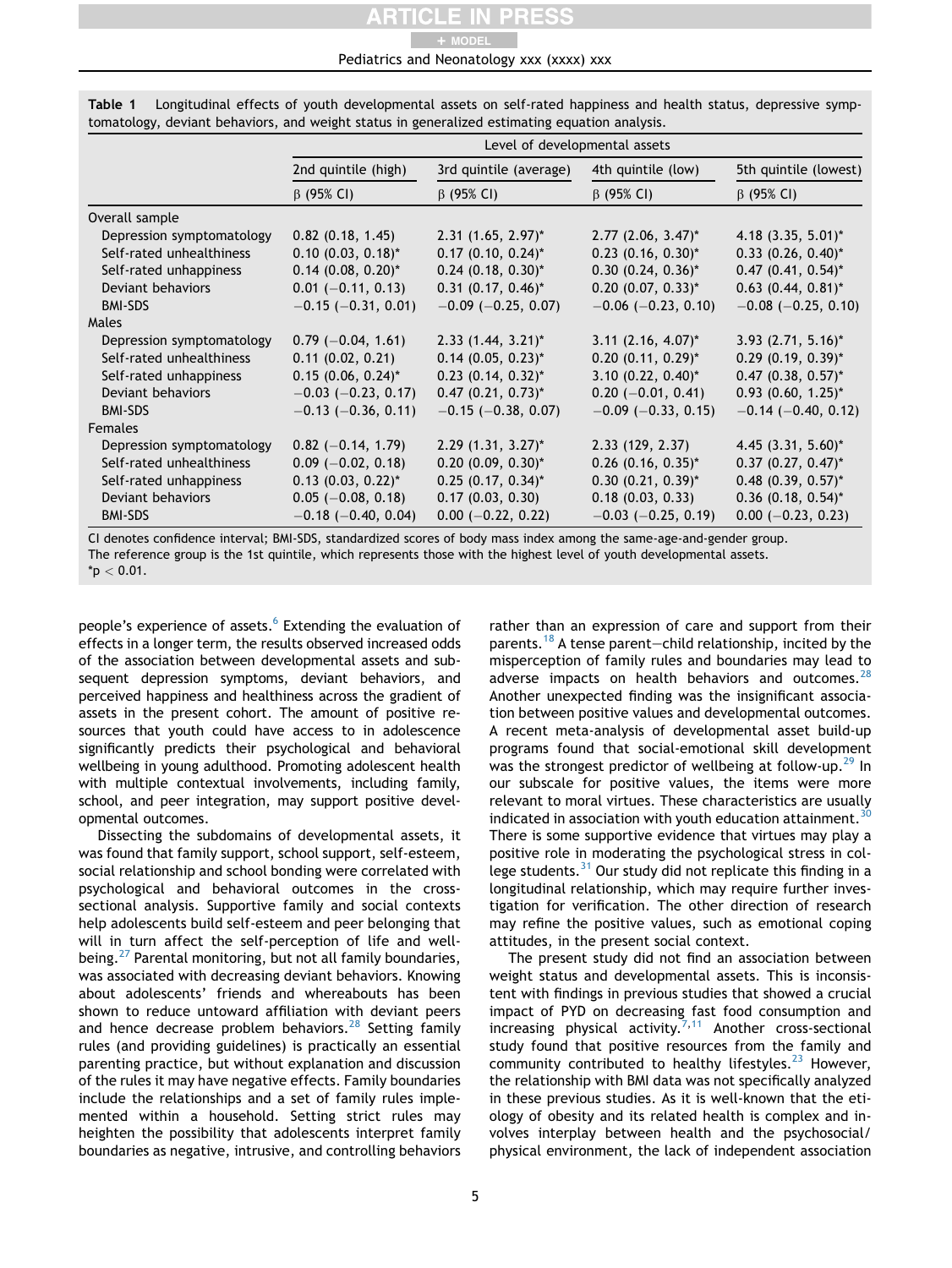does not preclude the potential for the association to be negatively confounded by health-related factors and the possibility for developmental assets to be effect modifiers. Although this study did not capture eating behaviors and physical activity, it seemed that the potential positive impacts of developmental assets on lifestyle factors were not contributory towards weight health in our studied cohort. These results may suggest a different causal mechanism on the psychical health outcome. Nonetheless, the results found that those with more positive developmental assets reported a higher perceived healthiness. Accumulating evidence has shown a consistent association between selfrated health and morbidity and mortality. $32$  The evaluation process that individuals use to assess their overall health appears to be more inclusive than current physical status, as it encompasses assessments of health behaviors, psychosocial well-being, and projective trajectories in health over time. $33$  While there may exist some discrepant interpretations of perceived and true health status, it remains an interesting research question how youth developmental assets can potentially affect the health trajectory in an even longer term beyond young adulthood.

There are some limitations in the present study. Firstly, the analysis relied on the subjects' self-reports. Some sensitive issues, such as deviant behaviors or BMI, may be under-reported because of social desirability.<sup>[34](#page-6-32)</sup> This report bias may be improved if reports from other sources, like school teachers or parents, are available. Obtaining some more collateral reports may also ameliorate same-source bias, given that these self-report psychosocial measurements are likely to be highly correlated. Secondly, the participants were recruited exclusively in a school setting. School dropouts and absentees, who may be lacking more developmental assets, were largely missed in the analysis. This may affect our estimates of the effects of PYD, although the out-of-school population is small and constitutes only 0.5% of the adolescent population in Taiwan.  $35$ 

# 6. Conclusions

This study provides some supportive evidence about the longitudinal impact of positive developmental assets on youth psychosocial outcomes from adolescence to young adulthood. Having greater developmental assets significantly contributes to less depression symptomatology, fewer deviant behaviors, and perceiving oneself happier and healthier. This finding highlights the important course of this stage of life, where positive development during adolescence may have lifelong implications. Herein, the implications may include identifying strength and weakness aligned with youth developmental assets and reinforcing the positive development during adolescence because their impacts on self-competence and psychosocial wellbeing are immediate and evident into young adulthood. From the clinical perspective, the positive youth development approach calls for a thorough assessment of internal and external assets when consulting adolescents for their complex psychosocial health issues, and in the meanwhile it aims to streamline health promotion interventions according to their developmental asset base to engage and empower youth to live healthily. However, the impact of developmental assets on physical health such as weight status was not obvious in our analysis. Further investigation is needed to elaborate whether additional interventions are required in young adulthood to maintain positive health promotion.

# Ethical approval

The authors assert that all procedures contributing to this work comply with the ethical standards of the relevant national and institutional committees on human experimentation and with the Helsinki Declaration of 1975, as revised in 2008.

# Funding

This study was supported by the research grant from the National Cheng Kung University Hospital (NCKUH-10702001) and the Ministry of Science and Technology, Taiwan (MOST-106-2629-B-006-001).

# **Contributions**

Tsai MC and Lin YC conceived the study. Tsai MC and Yu YF conduct and Strong C and Lin CY supervised the process of statistical analysis. Tsai MC and Ng J drafted and Hsieh YP critically reviewed the manuscript. All the authors have read and approved the final version of manuscript.

# Availability of data and materials

The TYP dataset is archived in the Survey Research Data Archive, managed by the Institute of Sociology, Academia Sinica, Taiwan. It requires registration, although it is free and open to the public, when accessing to the dataset. All the waves could be found at the following link: [https://](https://srda.sinica.edu.tw/browsingbydatatype_result.php?category=surveymethod&type=2&csid=1) [srda.sinica.edu.tw/browsingbydatatype\\_result.php?](https://srda.sinica.edu.tw/browsingbydatatype_result.php?category=surveymethod&type=2&csid=1)  $categorical = survey method$ &type=2&csid=1.

# Declaration of competing interest

The authors have no conflict of interest to declare.

# Acknowledgments

The Taiwan Youth Project was sponsored by the Academia Sinica (AS-93-TP-C01) and directed by Dr. Chin-Chun Yi. The Center for Survey Research of the Academia Sinica is responsible for the data distribution. The authors thank Dr. Yi and everyone else at the Academia Sinica and the Taiwan Youth Project for providing the data and all the other administrative assistance they gave.

# <span id="page-5-0"></span>References

1. [Bowers EP, Li Y, Kiely MK, Brittian A, Lerner JV, Lerner RM. The](http://refhub.elsevier.com/S1875-9572(21)00086-3/sref1) [five Cs model of positive youth development: a longitudinal](http://refhub.elsevier.com/S1875-9572(21)00086-3/sref1)